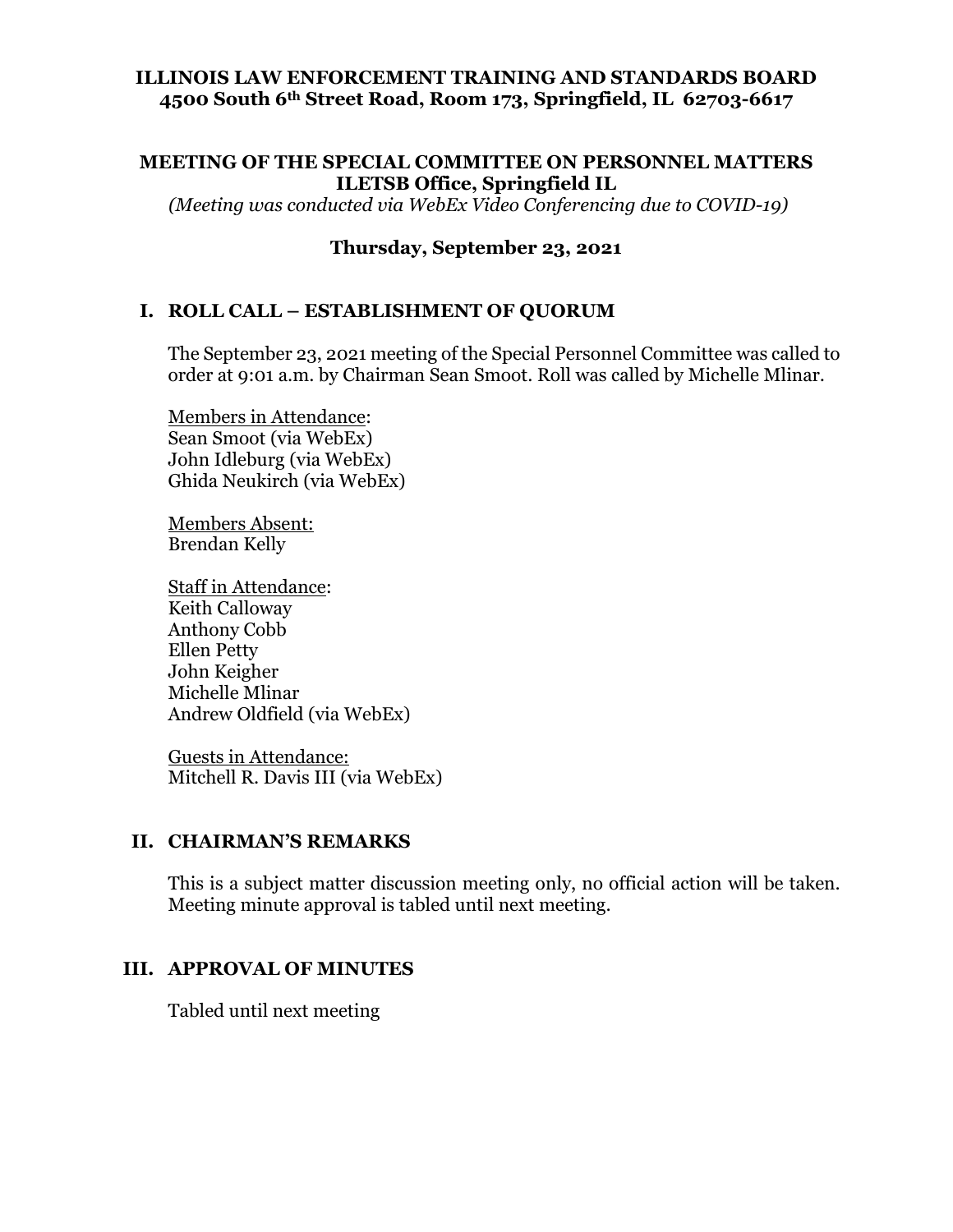# **IV. STATUS OF REMAINING "RED DOT" POSITIONS**

Ellen Petty stated some progress is being made:

- Applications for the Certification Specialist, Lead Certification Specialist, and the FOIA Records Officer positions have all been sent to examining. Grades are coming back for the Certification Specialist and a bid record is being created.
- The Network Administrator position, in its second round, has been reviewed by the new CIO, he made no changes so it will be reposted.
- Interviews scheduled for the Police Training Specialist Field Investigator in Cook County are scheduled for next week.
- We are waiting on a start date for the Mandated Training Manager.
- There has been discussion regarding a 75-day contract for our employee currently doing all the Certification Specialist work. She will retire at the end of September and we would like her to help train the new Specialist. CMS has been contacted, so hopefully there will be more information on this by the end of the day.

# **V. STATUS OF "ORANGE DOT" POSITIONS**

Petty stated not much has been done with the Orange Dot positions due to the remaining Red Dot positions. She stated the Certification Specialist I position was posted with the Red Dot Certification Specialist I position so it is in process. The remaining Orange Dot positions either need to be rewritten or written and this will take time.

Director Calloway stated he would like to move forward with offering Cheryllynn Williams the Deputy Director of Training position. He stated she is currently the Chief Deputy Sheriff at Sangamon County, and we need someone downstate with sheriff's department experience. Smoot agreed with needing someone with a sheriff background on our team and is ok with hiring her. Neukirch asked to confirm that we in fact did post the position, wanted to know if there were other applicants, and did Williams apply. Calloway confirmed the position was posted for a minimum of two weeks with others applying, though her application and experience stood out. Smoot, Neukirch and Idleburg all support the hiring of Williams.

# **VI. EXECUTIVE DIRECTOR JOB DESCRIPTION UPDATES & PLANS FOR POSTING**

Chairman Smoot thanked Ellen for sending the job description around and asked for questions. Neukirch stated the description should read policy advising and wants it to be clear this is an administrative position and not a policy setting position. Petty commented since it is a Senior PSA position it needs to stay as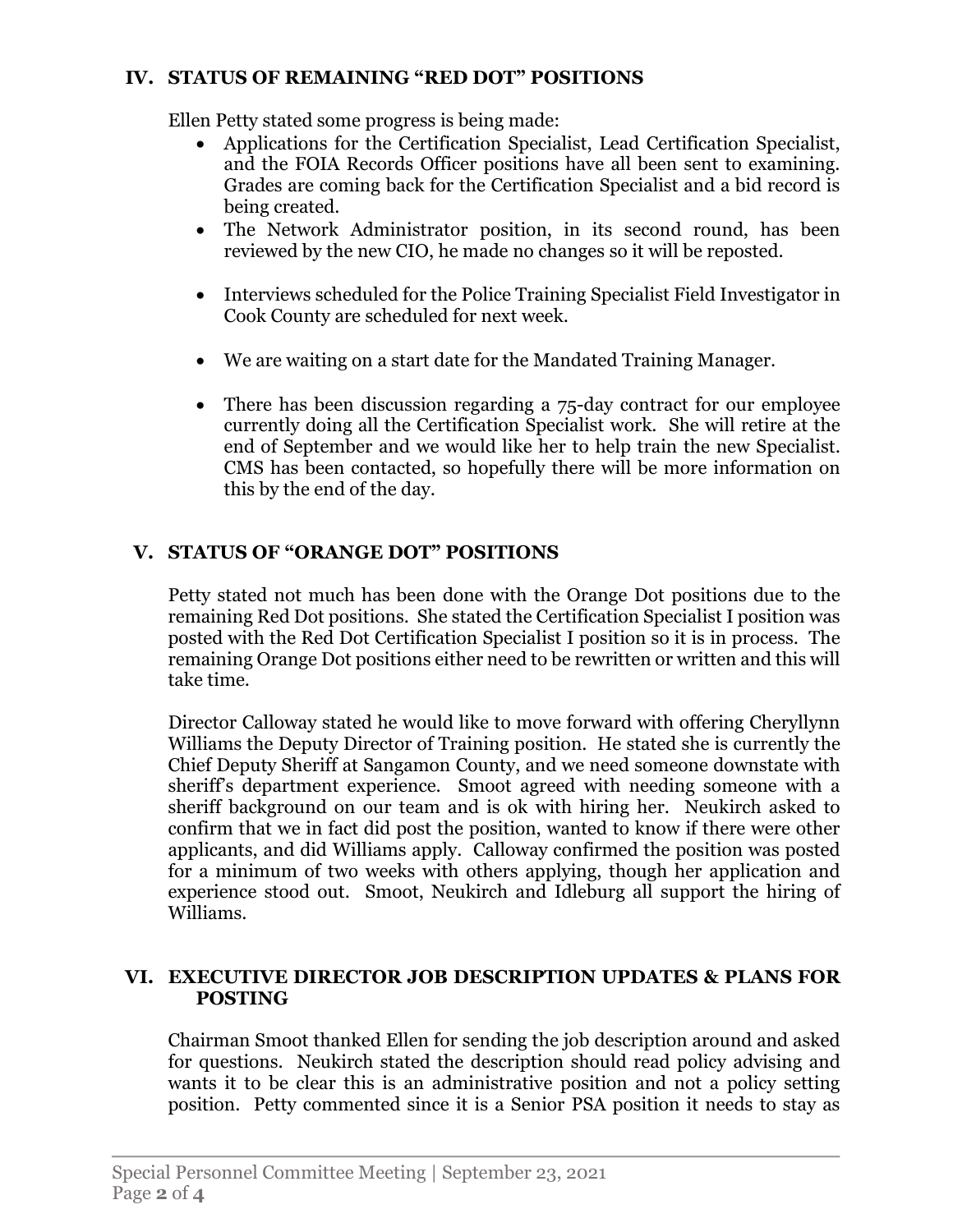policy making, but we can add clarifying language. Neukirch asked to change wording to 'drafts policy for Board consideration'.

Neukirch asked to note the position reports to the Board of Directors and presents policy recommendations and administrative updates to the Board.

Smoot asked to add Management of the Budget under item 4 bullet 1. He also stated he would like the description to state management and supervision and that we may want to put out a job summary so that is clear. Petty stated we are limited and overseen by CMS as to the job description, and we cannot include anything in a job summary that is not in the job description. Petty stated under number 21 on page 4 of the job description it does include the marketing statement which is a narrative of the job position and below that is an overview of the agency itself.

Smoot also asked that 'subject to board approval and supervision serves as the Executive Director" be added to replace 'serves as the official spokesperson for the Board and commits the Board to specific courses of action'.

Neukirch asked if under the Budget we could state Budget Management instead and include the number of employees. Calloway asked that they take the budget discussion offline as a lot of it is out of Board control. Neukirch stated we could just spell it out, 'coordinates with multiple agencies to manage budget operations'.

Neukirch asked that Petty send them the updates for review. Petty will do this and reminded everyone that it all must go to CMS for review, and CMS has the final say.

Smoot asked that Petty get other Boards Directors' job descriptions to maybe help us finalize the description.

Petty stated since this is a 4d3 exempt position it is appointed and does not go through CMS for the hiring piece. However, since the Committee is asking that it be posted for 10 days, the resumes will be gathered and provided to the Committee for review to schedule interviews once the posting closes. Smoot asked that we post the position for longer and the Committee agreed to post it for 30 days. The Committee asked to require a cover letter along with resume.

Smoot asked the Committee to think of how they want to handle the hiring process. Neukirch will send an example of the scoring sheet her office uses.

Calloway stated that 30 days is a long time at this point in the year with the responsibility the Board has coming due January 1, 2022.

Chief Davis commented he appreciates Director Calloway for stepping in and stated he has done a tremendous, he hopes Calloway will apply for the job. He also thanked the Committee for their hard work.